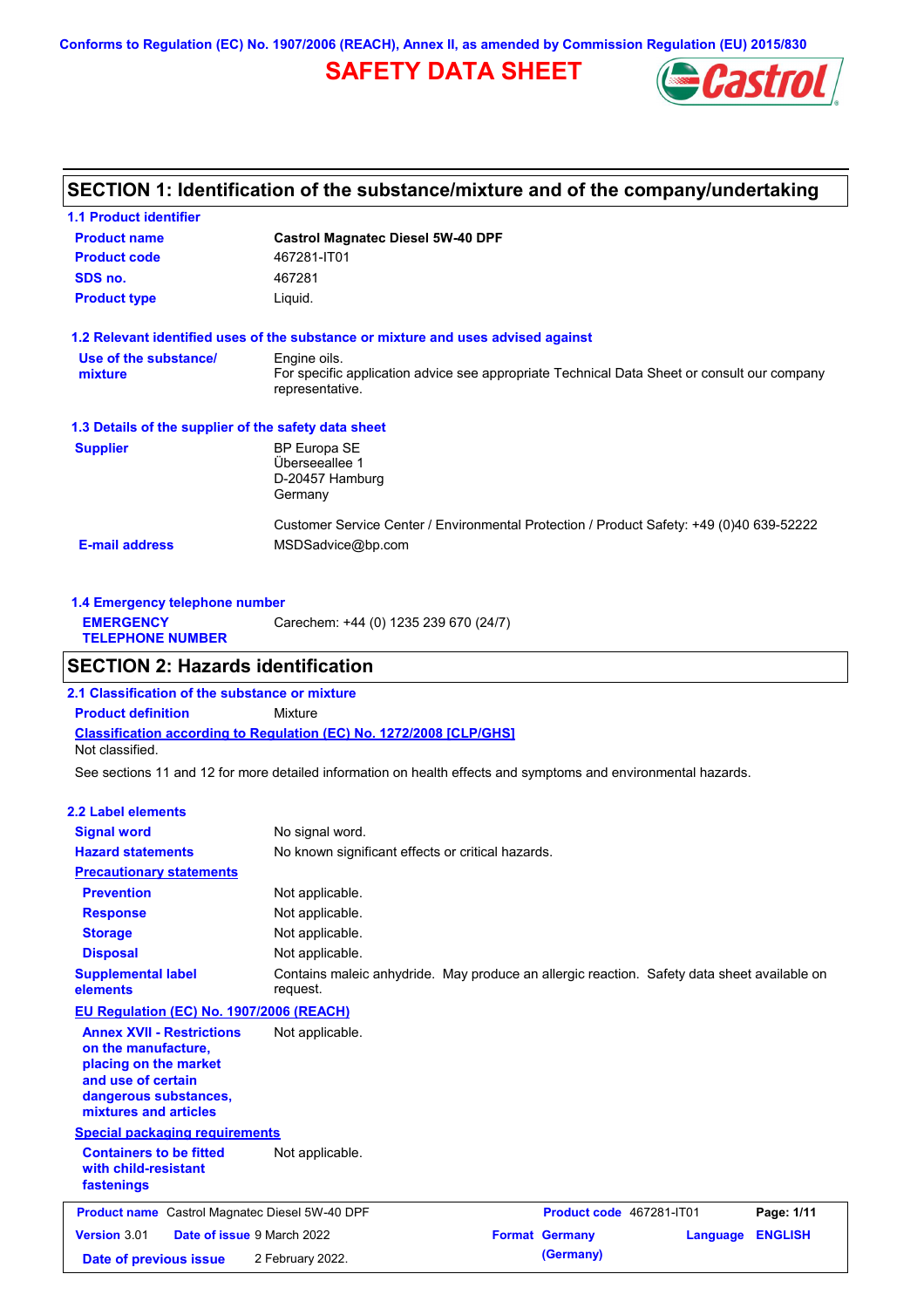# **SECTION 2: Hazards identification**

| <b>Tactile warning of danger</b>                                                                                         | Not applicable.                                                                                                                                                                                                          |
|--------------------------------------------------------------------------------------------------------------------------|--------------------------------------------------------------------------------------------------------------------------------------------------------------------------------------------------------------------------|
| 2.3 Other hazards                                                                                                        |                                                                                                                                                                                                                          |
| <b>Results of PBT and vPvB</b><br>assessment                                                                             | Product does not meet the criteria for PBT or vPvB according to Regulation (EC) No. 1907/2006,<br>Annex XIII.                                                                                                            |
| <b>Product meets the criteria</b><br>for PBT or vPvB according<br>to Regulation (EC) No.<br><b>1907/2006, Annex XIII</b> | This mixture does not contain any substances that are assessed to be a PBT or a vPvB.                                                                                                                                    |
| Other hazards which do<br>not result in classification                                                                   | Defatting to the skin.<br>USED ENGINE OILS<br>Used engine oil may contain hazardous components which have the potential to cause skin<br>cancer.<br>See Toxicological Information, section 11 of this Safety Data Sheet. |

## **SECTION 3: Composition/information on ingredients**

**Mixture** 

### **3.2 Mixtures**

**Product definition**

Highly refined base oil (IP 346 DMSO extract < 3%). Proprietary performance additives.

| <b>Product/ingredient</b><br>name                              | <b>Identifiers</b>                                                                   | %           | <b>Regulation (EC) No.</b><br>1272/2008 [CLP]                                                                                                                                           | <b>Type</b> |
|----------------------------------------------------------------|--------------------------------------------------------------------------------------|-------------|-----------------------------------------------------------------------------------------------------------------------------------------------------------------------------------------|-------------|
| Distillates (petroleum), hydrotreated<br>heavy paraffinic      | REACH #: 01-2119484627-25<br>EC: 265-157-1<br>CAS: 64742-54-7<br>Index: 649-467-00-8 | $≥25 - ≤50$ | Asp. Tox. 1, H304                                                                                                                                                                       | $[1]$       |
| Benzene, ethenyl-, polymer with<br>1,3-butadiene, hydrogenated | CAS: 66070-58-4                                                                      | ≤3          | Aquatic Chronic 4, H413                                                                                                                                                                 | $[1]$       |
| maleic anhydride                                               | REACH #: 01-2119472428-31<br>EC: 203-571-6<br>CAS: 108-31-6<br>Index: 607-096-00-9   | < 0.001     | Acute Tox. 4, H302<br>Skin Corr. 1B, H314<br>Eye Dam. 1, H318<br>Resp. Sens. 1, H334<br>Skin Sens. 1A, H317<br>STOT RE 1, H372<br>(respiratory system)<br>(inhalation)<br><b>EUH071</b> | [1] [2]     |

**See Section 16 for the full text of the H statements declared above.**

### **Type**

[1] Substance classified with a health or environmental hazard

[2] Substance with a workplace exposure limit

[3] Substance meets the criteria for PBT according to Regulation (EC) No. 1907/2006, Annex XIII

[4] Substance meets the criteria for vPvB according to Regulation (EC) No. 1907/2006, Annex XIII

[5] Substance of equivalent concern

[6] Additional disclosure due to company policy

Occupational exposure limits, if available, are listed in Section 8.

### **SECTION 4: First aid measures**

| <b>4.1 Description of first aid measures</b> |                                                                                                                                                                                                                                                     |
|----------------------------------------------|-----------------------------------------------------------------------------------------------------------------------------------------------------------------------------------------------------------------------------------------------------|
| Eye contact                                  | In case of contact, immediately flush eyes with plenty of water for at least 15 minutes. Eyelids<br>should be held away from the eyeball to ensure thorough rinsing. Check for and remove any<br>contact lenses. Get medical attention.             |
| <b>Skin contact</b>                          | Wash skin thoroughly with soap and water or use recognised skin cleanser. Remove<br>contaminated clothing and shoes. Wash clothing before reuse. Clean shoes thoroughly before<br>reuse. Get medical attention if irritation develops.              |
| <b>Inhalation</b>                            | If inhaled, remove to fresh air. In case of inhalation of decomposition products in a fire,<br>symptoms may be delayed. The exposed person may need to be kept under medical<br>surveillance for 48 hours. Get medical attention if symptoms occur. |
| <b>Ingestion</b>                             | Do not induce vomiting unless directed to do so by medical personnel. Get medical attention if<br>symptoms occur.                                                                                                                                   |
| <b>Protection of first-aiders</b>            | No action shall be taken involving any personal risk or without suitable training.                                                                                                                                                                  |

| <b>Product name</b> Castrol Magnatec Diesel 5W-40 DPF    |  | Product code 467281-IT01 |                       | Page: 2/11              |  |  |
|----------------------------------------------------------|--|--------------------------|-----------------------|-------------------------|--|--|
| <b>Date of issue 9 March 2022</b><br><b>Version 3.01</b> |  |                          | <b>Format Germany</b> | <b>Language ENGLISH</b> |  |  |
| Date of previous issue                                   |  | 2 February 2022.         |                       | (Germany)               |  |  |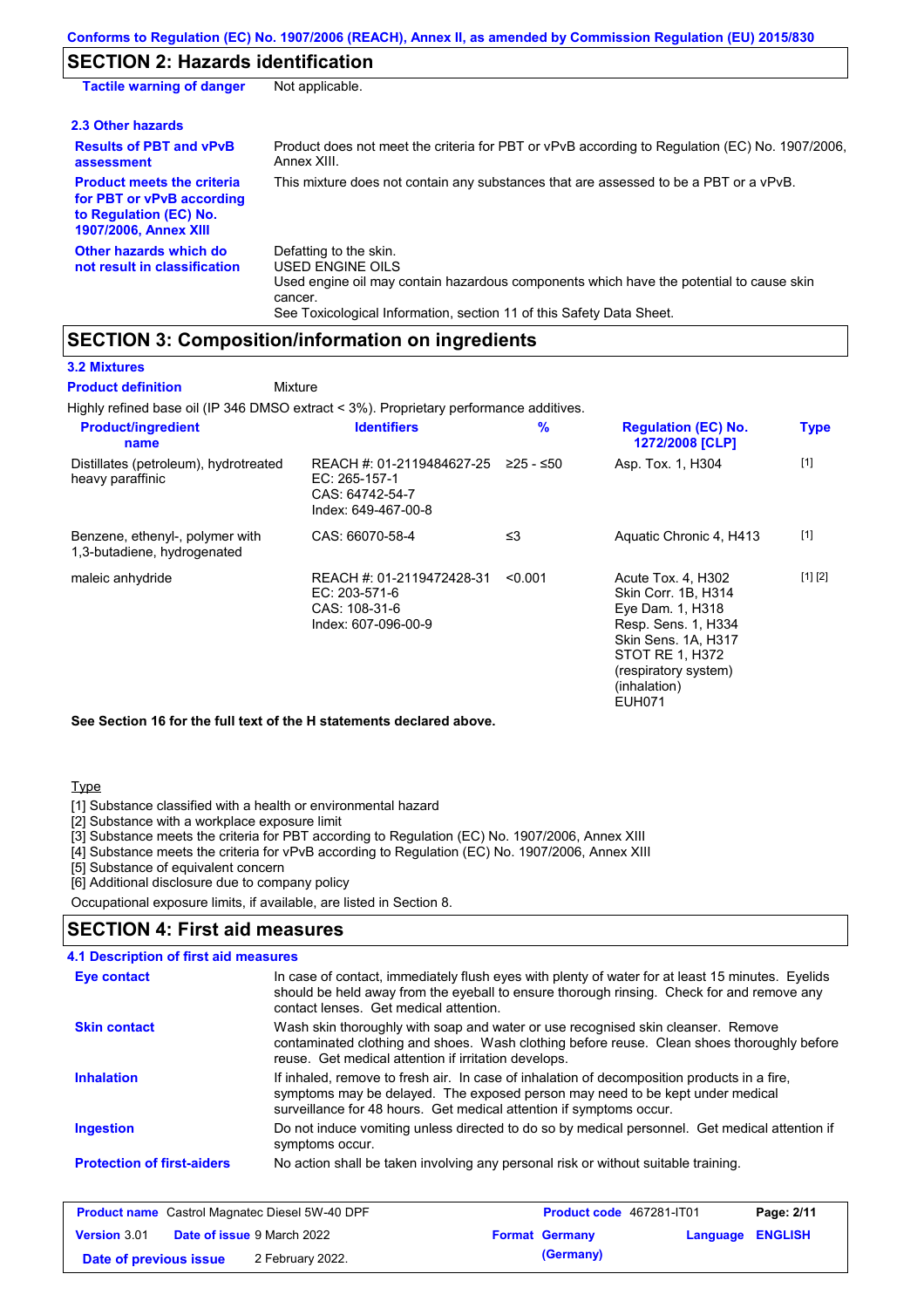## **SECTION 4: First aid measures**

### **4.2 Most important symptoms and effects, both acute and delayed**

See Section 11 for more detailed information on health effects and symptoms.

### **Potential acute health effects**

| <b>Inhalation</b>   | Exposure to decomposition products may cause a health hazard. Serious effects may be<br>delayed following exposure. |
|---------------------|---------------------------------------------------------------------------------------------------------------------|
| <b>Ingestion</b>    | No known significant effects or critical hazards.                                                                   |
| <b>Skin contact</b> | Defatting to the skin. May cause skin dryness and irritation.                                                       |
| Eye contact         | No known significant effects or critical hazards.                                                                   |
|                     | Delayed and immediate effects as well as chronic effects from short and long-term exposure                          |
| <b>Inhalation</b>   | Overexposure to the inhalation of airborne droplets or aerosols may cause irritation of the<br>respiratory tract.   |
| <b>Ingestion</b>    | Ingestion of large quantities may cause nausea and diarrhoea.                                                       |
| <b>Skin contact</b> | Prolonged or repeated contact can defat the skin and lead to irritation and/or dermatitis.                          |
| Eye contact         | Potential risk of transient stinging or redness if accidental eye contact occurs.                                   |
|                     | 4.3 Indication of any immediate medical attention and special treatment needed                                      |

**Notes to physician** Treatment should in general be symptomatic and directed to relieving any effects. In case of inhalation of decomposition products in a fire, symptoms may be delayed. The exposed person may need to be kept under medical surveillance for 48 hours.

## **SECTION 5: Firefighting measures**

| 5.1 Extinguishing media                                   |                                                                                                                                                                                                                                                                                                                                                                   |
|-----------------------------------------------------------|-------------------------------------------------------------------------------------------------------------------------------------------------------------------------------------------------------------------------------------------------------------------------------------------------------------------------------------------------------------------|
| <b>Suitable extinguishing</b><br>media                    | In case of fire, use foam, dry chemical or carbon dioxide extinguisher or spray.                                                                                                                                                                                                                                                                                  |
| <b>Unsuitable extinguishing</b><br>media                  | Do not use water jet. The use of a water jet may cause the fire to spread by splashing the<br>burning product.                                                                                                                                                                                                                                                    |
| 5.2 Special hazards arising from the substance or mixture |                                                                                                                                                                                                                                                                                                                                                                   |
| <b>Hazards from the</b><br>substance or mixture           | In a fire or if heated, a pressure increase will occur and the container may burst.                                                                                                                                                                                                                                                                               |
| <b>Hazardous combustion</b><br>products                   | Combustion products may include the following:<br>carbon oxides (CO, CO <sub>2</sub> ) (carbon monoxide, carbon dioxide)<br>nitrogen oxides (NO, NO <sub>2</sub> etc.)                                                                                                                                                                                            |
| 5.3 Advice for firefighters                               |                                                                                                                                                                                                                                                                                                                                                                   |
| <b>Special precautions for</b><br>fire-fighters           | No action shall be taken involving any personal risk or without suitable training. Promptly<br>isolate the scene by removing all persons from the vicinity of the incident if there is a fire.                                                                                                                                                                    |
| <b>Special protective</b><br>equipment for fire-fighters  | Fire-fighters should wear appropriate protective equipment and self-contained breathing<br>apparatus (SCBA) with a full face-piece operated in positive pressure mode. Clothing for fire-<br>fighters (including helmets, protective boots and gloves) conforming to European standard EN<br>469 will provide a basic level of protection for chemical incidents. |

### **SECTION 6: Accidental release measures**

|                                         | 6.1 Personal precautions, protective equipment and emergency procedures                                                                                                                                                                                                                                                             |
|-----------------------------------------|-------------------------------------------------------------------------------------------------------------------------------------------------------------------------------------------------------------------------------------------------------------------------------------------------------------------------------------|
| For non-emergency<br>personnel          | No action shall be taken involving any personal risk or without suitable training. Evacuate<br>surrounding areas. Keep unnecessary and unprotected personnel from entering. Do not touch<br>or walk through spilt material. Floors may be slippery; use care to avoid falling. Put on<br>appropriate personal protective equipment. |
| For emergency responders                | If specialised clothing is required to deal with the spillage, take note of any information in<br>Section 8 on suitable and unsuitable materials. See also the information in "For non-<br>emergency personnel".                                                                                                                    |
| <b>6.2 Environmental</b><br>precautions | Avoid dispersal of spilt material and runoff and contact with soil, waterways, drains and sewers.<br>Inform the relevant authorities if the product has caused environmental pollution (sewers,<br>waterways, soil or air).                                                                                                         |

### **6.3 Methods and material for containment and cleaning up**

| <b>Small spill</b> |  |
|--------------------|--|
|                    |  |

Stop leak if without risk. Move containers from spill area. Absorb with an inert material and place in an appropriate waste disposal container. Dispose of via a licensed waste disposal contractor.

| <b>Product name</b> Castrol Magnatec Diesel 5W-40 DPF    |  | Product code 467281-IT01 |                       | Page: 3/11       |  |  |
|----------------------------------------------------------|--|--------------------------|-----------------------|------------------|--|--|
| <b>Version 3.01</b><br><b>Date of issue 9 March 2022</b> |  |                          | <b>Format Germany</b> | Language ENGLISH |  |  |
| Date of previous issue                                   |  | 2 February 2022.         |                       | (Germany)        |  |  |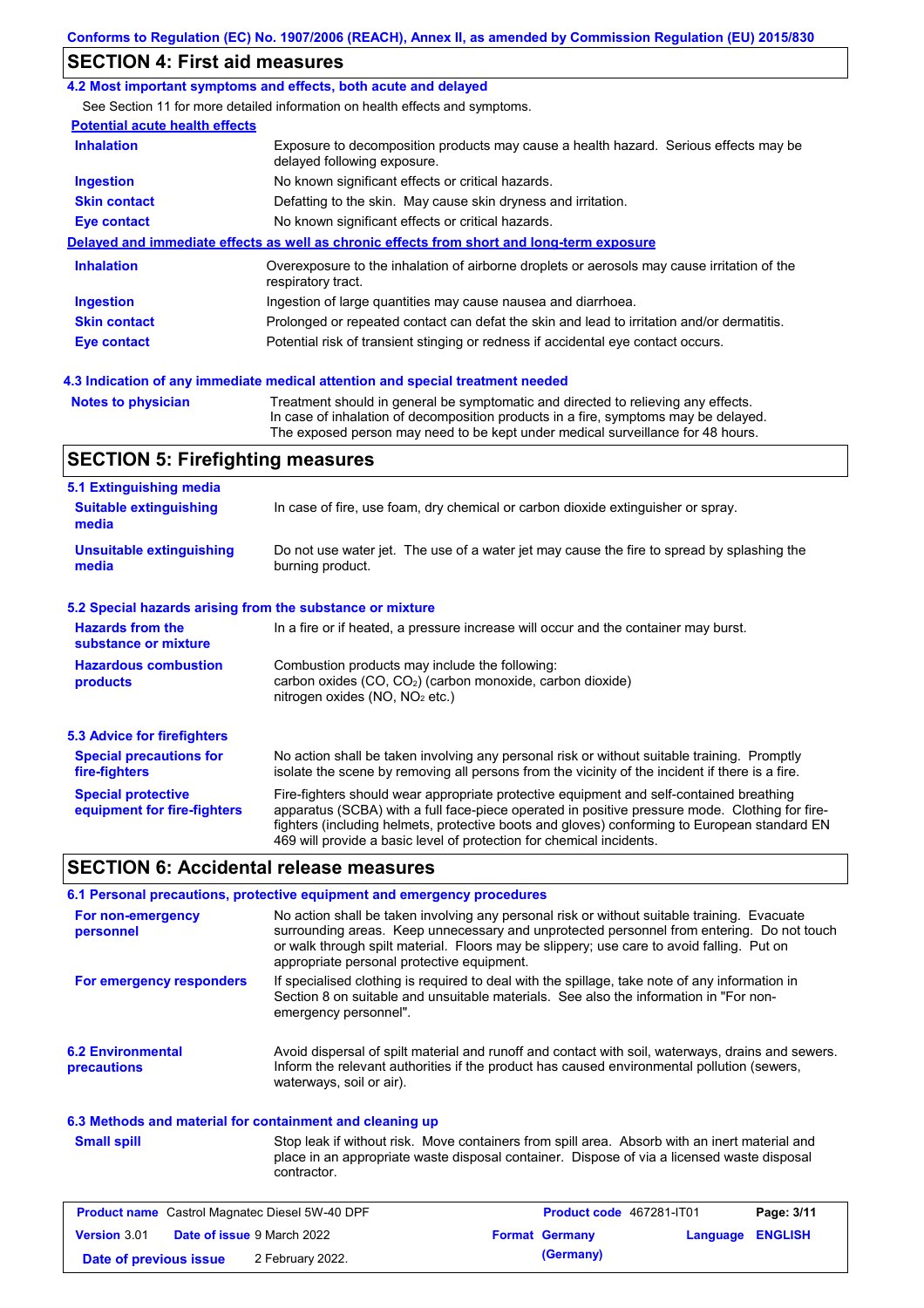# **SECTION 6: Accidental release measures**

| Large spill                               | Stop leak if without risk. Move containers from spill area. Prevent entry into sewers, water<br>courses, basements or confined areas. Contain and collect spillage with non-combustible,<br>absorbent material e.g. sand, earth, vermiculite or diatomaceous earth and place in container<br>for disposal according to local regulations. Dispose of via a licensed waste disposal contractor. |
|-------------------------------------------|------------------------------------------------------------------------------------------------------------------------------------------------------------------------------------------------------------------------------------------------------------------------------------------------------------------------------------------------------------------------------------------------|
| 6.4 Reference to other<br><b>sections</b> | See Section 1 for emergency contact information.<br>See Section 5 for firefighting measures.<br>See Section 8 for information on appropriate personal protective equipment.<br>See Section 12 for environmental precautions.<br>See Section 13 for additional waste treatment information.                                                                                                     |

# **SECTION 7: Handling and storage**

| 7.1 Precautions for safe handling                                                    |                                                                                                                                                                                                                                                                                                                                                                                                                                                                                          |  |  |  |  |  |
|--------------------------------------------------------------------------------------|------------------------------------------------------------------------------------------------------------------------------------------------------------------------------------------------------------------------------------------------------------------------------------------------------------------------------------------------------------------------------------------------------------------------------------------------------------------------------------------|--|--|--|--|--|
| <b>Protective measures</b>                                                           | Put on appropriate personal protective equipment.                                                                                                                                                                                                                                                                                                                                                                                                                                        |  |  |  |  |  |
| <b>Advice on general</b><br>occupational hygiene                                     | Eating, drinking and smoking should be prohibited in areas where this material is handled,<br>stored and processed. Wash thoroughly after handling. Remove contaminated clothing and<br>protective equipment before entering eating areas. See also Section 8 for additional<br>information on hygiene measures.                                                                                                                                                                         |  |  |  |  |  |
| <b>7.2 Conditions for safe</b><br>storage, including any<br><i>incompatibilities</i> | Store in accordance with local requlations. Store in a dry, cool and well-ventilated area, away<br>from incompatible materials (see Section 10). Keep away from heat and direct sunlight. Keep<br>container tightly closed and sealed until ready for use. Containers that have been opened must<br>be carefully resealed and kept upright to prevent leakage. Store and use only in equipment/<br>containers designed for use with this product. Do not store in unlabelled containers. |  |  |  |  |  |
| Not suitable                                                                         | Prolonged exposure to elevated temperature.                                                                                                                                                                                                                                                                                                                                                                                                                                              |  |  |  |  |  |
| <b>Germany - Storage code</b>                                                        | 10                                                                                                                                                                                                                                                                                                                                                                                                                                                                                       |  |  |  |  |  |
| 7.3 Specific end use(s)                                                              |                                                                                                                                                                                                                                                                                                                                                                                                                                                                                          |  |  |  |  |  |
| <b>Recommendations</b>                                                               | See section 1.2 and Exposure scenarios in annex, if applicable.                                                                                                                                                                                                                                                                                                                                                                                                                          |  |  |  |  |  |

### **SECTION 8: Exposure controls/personal protection**

### **8.1 Control parameters**

**Occupational exposure limits**

| <b>Product/ingredient name</b>                              | <b>Exposure limit values</b>                                                                                                                                                                                                                                                                                                                                                                                                                                                                                                                                                                                                                                                                                                                                                                                                                                                                                                                                                                                               |
|-------------------------------------------------------------|----------------------------------------------------------------------------------------------------------------------------------------------------------------------------------------------------------------------------------------------------------------------------------------------------------------------------------------------------------------------------------------------------------------------------------------------------------------------------------------------------------------------------------------------------------------------------------------------------------------------------------------------------------------------------------------------------------------------------------------------------------------------------------------------------------------------------------------------------------------------------------------------------------------------------------------------------------------------------------------------------------------------------|
| maleic anhydride                                            | TRGS 900 OEL (Germany). Skin sensitiser. Inhalation sensitiser.<br>TWA: 0.081 mg/m <sup>3</sup> 8 hours. Issued/Revised: 6/2018<br>CEIL: 0.2025 mg/m <sup>3</sup> Issued/Revised: 6/2018<br>TWA: 0.02 ppm 8 hours. Issued/Revised: 6/2018<br>CEIL: 0.05 ppm Issued/Revised: 6/2018<br>PEAK: 0.081 mg/m <sup>3</sup> 15 minutes. Issued/Revised: 6/2018<br>PEAK: 0.02 ppm 15 minutes. Issued/Revised: 6/2018                                                                                                                                                                                                                                                                                                                                                                                                                                                                                                                                                                                                                |
| <b>Recommended monitoring</b><br>procedures                 | If this product contains ingredients with exposure limits, personal, workplace atmosphere or<br>biological monitoring may be required to determine the effectiveness of the ventilation or other<br>control measures and/or the necessity to use respiratory protective equipment. Reference<br>should be made to monitoring standards, such as the following: European Standard EN 689<br>(Workplace atmospheres - Guidance for the assessment of exposure by inhalation to chemical<br>agents for comparison with limit values and measurement strategy) European Standard EN<br>14042 (Workplace atmospheres - Guide for the application and use of procedures for the<br>assessment of exposure to chemical and biological agents) European Standard EN 482<br>(Workplace atmospheres - General requirements for the performance of procedures for the<br>measurement of chemical agents) Reference to national guidance documents for methods for<br>the determination of hazardous substances will also be required. |
| <b>Derived No Effect Level</b><br>No DNELs/DMELs available. |                                                                                                                                                                                                                                                                                                                                                                                                                                                                                                                                                                                                                                                                                                                                                                                                                                                                                                                                                                                                                            |

### **Predicted No Effect Concentration**

No PNECs available

### **8.2 Exposure controls**

| <b>Product name</b> Castrol Magnatec Diesel 5W-40 DPF |  | <b>Product code</b> 467281-IT01   |                       | Page: 4/11              |  |
|-------------------------------------------------------|--|-----------------------------------|-----------------------|-------------------------|--|
| <b>Version 3.01</b>                                   |  | <b>Date of issue 9 March 2022</b> | <b>Format Germany</b> | <b>Language ENGLISH</b> |  |
| Date of previous issue                                |  | 2 February 2022.                  | (Germany)             |                         |  |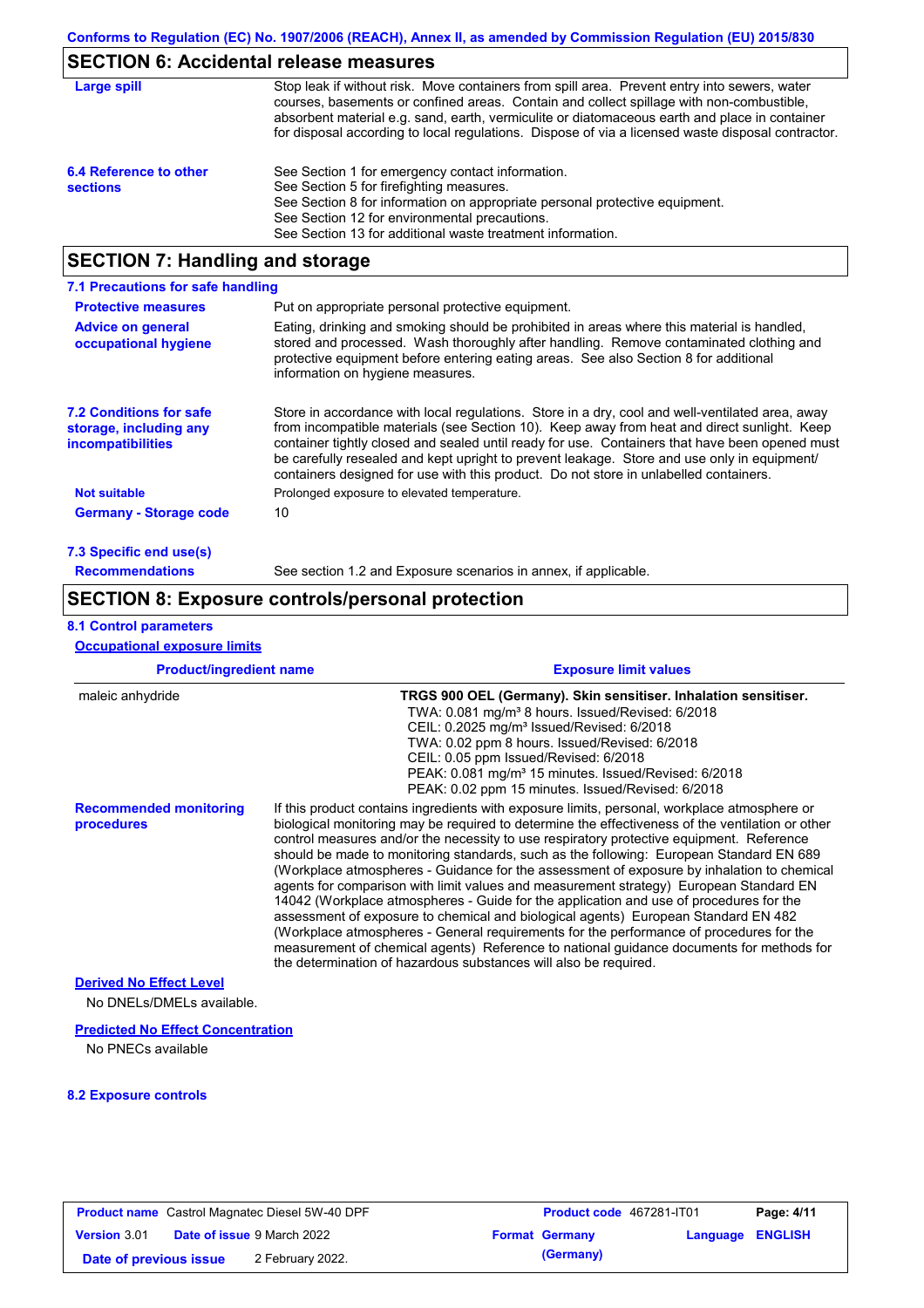# **SECTION 8: Exposure controls/personal protection**

| <b>Appropriate engineering</b><br><b>controls</b> | Provide exhaust ventilation or other engineering controls to keep the relevant airborne<br>concentrations below their respective occupational exposure limits.<br>All activities involving chemicals should be assessed for their risks to health, to ensure<br>exposures are adequately controlled. Personal protective equipment should only be considered<br>after other forms of control measures (e.g. engineering controls) have been suitably evaluated.<br>Personal protective equipment should conform to appropriate standards, be suitable for use, be<br>kept in good condition and properly maintained.<br>Your supplier of personal protective equipment should be consulted for advice on selection and<br>appropriate standards. For further information contact your national organisation for standards.<br>The final choice of protective equipment will depend upon a risk assessment. It is important to<br>ensure that all items of personal protective equipment are compatible. |
|---------------------------------------------------|---------------------------------------------------------------------------------------------------------------------------------------------------------------------------------------------------------------------------------------------------------------------------------------------------------------------------------------------------------------------------------------------------------------------------------------------------------------------------------------------------------------------------------------------------------------------------------------------------------------------------------------------------------------------------------------------------------------------------------------------------------------------------------------------------------------------------------------------------------------------------------------------------------------------------------------------------------------------------------------------------------|
| <b>Individual protection measures</b>             |                                                                                                                                                                                                                                                                                                                                                                                                                                                                                                                                                                                                                                                                                                                                                                                                                                                                                                                                                                                                         |
| <b>Hygiene measures</b>                           | Wash hands, forearms and face thoroughly after handling chemical products, before eating,<br>smoking and using the lavatory and at the end of the working period. Ensure that eyewash<br>stations and safety showers are close to the workstation location.                                                                                                                                                                                                                                                                                                                                                                                                                                                                                                                                                                                                                                                                                                                                             |
| <b>Respiratory protection</b>                     | In case of insufficient ventilation, wear suitable respiratory equipment.<br>The correct choice of respiratory protection depends upon the chemicals being handled, the<br>conditions of work and use, and the condition of the respiratory equipment. Safety procedures<br>should be developed for each intended application. Respiratory protection equipment should<br>therefore be chosen in consultation with the supplier/manufacturer and with a full assessment<br>of the working conditions.                                                                                                                                                                                                                                                                                                                                                                                                                                                                                                   |
| <b>Eye/face protection</b>                        | Safety glasses with side shields.                                                                                                                                                                                                                                                                                                                                                                                                                                                                                                                                                                                                                                                                                                                                                                                                                                                                                                                                                                       |
| <b>Skin protection</b>                            |                                                                                                                                                                                                                                                                                                                                                                                                                                                                                                                                                                                                                                                                                                                                                                                                                                                                                                                                                                                                         |
| <b>Hand protection</b>                            | <b>General Information:</b>                                                                                                                                                                                                                                                                                                                                                                                                                                                                                                                                                                                                                                                                                                                                                                                                                                                                                                                                                                             |
|                                                   | Because specific work environments and material handling practices vary, safety procedures<br>should be developed for each intended application. The correct choice of protective gloves<br>depends upon the chemicals being handled, and the conditions of work and use. Most gloves<br>provide protection for only a limited time before they must be discarded and replaced (even the<br>best chemically resistant gloves will break down after repeated chemical exposures).                                                                                                                                                                                                                                                                                                                                                                                                                                                                                                                        |
|                                                   | Gloves should be chosen in consultation with the supplier / manufacturer and taking account of<br>a full assessment of the working conditions.                                                                                                                                                                                                                                                                                                                                                                                                                                                                                                                                                                                                                                                                                                                                                                                                                                                          |
|                                                   | Recommended: Nitrile gloves.<br><b>Breakthrough time:</b>                                                                                                                                                                                                                                                                                                                                                                                                                                                                                                                                                                                                                                                                                                                                                                                                                                                                                                                                               |
|                                                   | Breakthrough time data are generated by glove manufacturers under laboratory test conditions<br>and represent how long a glove can be expected to provide effective permeation resistance. It<br>is important when following breakthrough time recommendations that actual workplace<br>conditions are taken into account. Always consult with your glove supplier for up-to-date<br>technical information on breakthrough times for the recommended glove type.<br>Our recommendations on the selection of gloves are as follows:                                                                                                                                                                                                                                                                                                                                                                                                                                                                      |
|                                                   | Continuous contact:                                                                                                                                                                                                                                                                                                                                                                                                                                                                                                                                                                                                                                                                                                                                                                                                                                                                                                                                                                                     |
|                                                   | Gloves with a minimum breakthrough time of 240 minutes, or >480 minutes if suitable gloves<br>can be obtained.<br>If suitable gloves are not available to offer that level of protection, gloves with shorter<br>breakthrough times may be acceptable as long as appropriate glove maintenance and<br>replacement regimes are determined and adhered to.                                                                                                                                                                                                                                                                                                                                                                                                                                                                                                                                                                                                                                                |
|                                                   | Short-term / splash protection:                                                                                                                                                                                                                                                                                                                                                                                                                                                                                                                                                                                                                                                                                                                                                                                                                                                                                                                                                                         |
|                                                   | Recommended breakthrough times as above.<br>It is recognised that for short-term, transient exposures, gloves with shorter breakthrough times<br>may commonly be used. Therefore, appropriate maintenance and replacement regimes must<br>be determined and rigorously followed.                                                                                                                                                                                                                                                                                                                                                                                                                                                                                                                                                                                                                                                                                                                        |
|                                                   | <b>Glove Thickness:</b>                                                                                                                                                                                                                                                                                                                                                                                                                                                                                                                                                                                                                                                                                                                                                                                                                                                                                                                                                                                 |
|                                                   | For general applications, we recommend gloves with a thickness typically greater than 0.35 mm.                                                                                                                                                                                                                                                                                                                                                                                                                                                                                                                                                                                                                                                                                                                                                                                                                                                                                                          |
|                                                   | It should be emphasised that glove thickness is not necessarily a good predictor of glove<br>resistance to a specific chemical, as the permeation efficiency of the glove will be dependent<br>on the exact composition of the glove material. Therefore, glove selection should also be based<br>on consideration of the task requirements and knowledge of breakthrough times.<br>Glove thickness may also vary depending on the glove manufacturer, the glove type and the<br>glove model. Therefore, the manufacturers' technical data should always be taken into account<br>to ensure selection of the most appropriate glove for the task.                                                                                                                                                                                                                                                                                                                                                       |
|                                                   | <b>Dogo: 5/44</b><br>Mognatos Diosol 514/ 40 DDE<br>$AC7004$ $IT04$                                                                                                                                                                                                                                                                                                                                                                                                                                                                                                                                                                                                                                                                                                                                                                                                                                                                                                                                     |

|                        | <b>Product name</b> Castrol Magnatec Diesel 5W-40 DPF | Product code 467281-IT01 |                  | Page: 5/11 |
|------------------------|-------------------------------------------------------|--------------------------|------------------|------------|
| <b>Version 3.01</b>    | <b>Date of issue 9 March 2022</b>                     | <b>Format Germany</b>    | Language ENGLISH |            |
| Date of previous issue | 2 February 2022.                                      | (Germany)                |                  |            |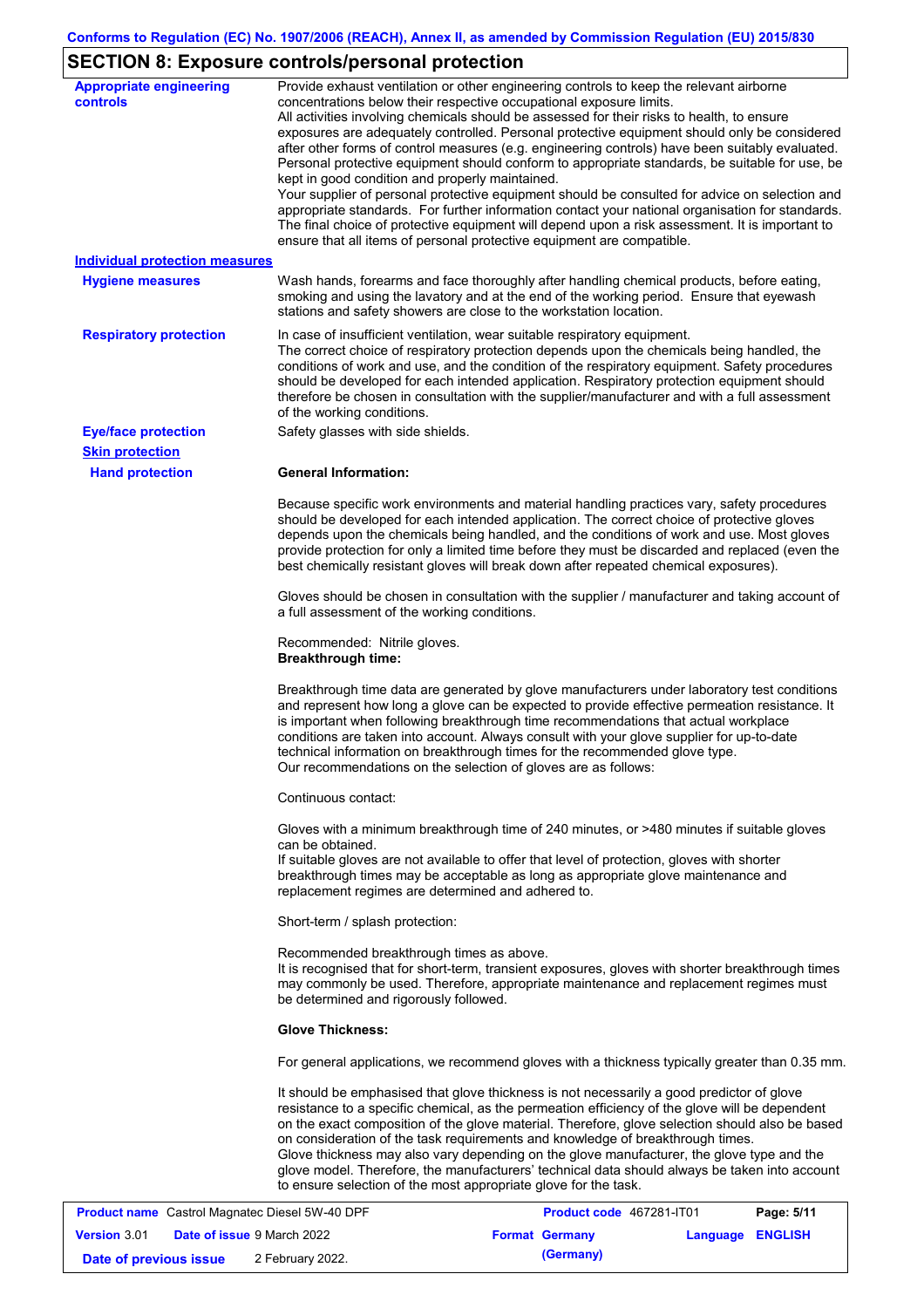# **SECTION 8: Exposure controls/personal protection**

|                                           | Note: Depending on the activity being conducted, gloves of varying thickness may be required<br>for specific tasks. For example:                                                                                                                                                                                                                                                                                                                                                                                                                                                                                                                                                      |
|-------------------------------------------|---------------------------------------------------------------------------------------------------------------------------------------------------------------------------------------------------------------------------------------------------------------------------------------------------------------------------------------------------------------------------------------------------------------------------------------------------------------------------------------------------------------------------------------------------------------------------------------------------------------------------------------------------------------------------------------|
|                                           | • Thinner gloves (down to 0.1 mm or less) may be required where a high degree of manual<br>dexterity is needed. However, these gloves are only likely to give short duration protection and<br>would normally be just for single use applications, then disposed of.                                                                                                                                                                                                                                                                                                                                                                                                                  |
|                                           | • Thicker gloves (up to 3 mm or more) may be required where there is a mechanical (as well<br>as a chemical) risk i.e. where there is abrasion or puncture potential.                                                                                                                                                                                                                                                                                                                                                                                                                                                                                                                 |
| <b>Skin and body</b>                      | Use of protective clothing is good industrial practice.<br>Personal protective equipment for the body should be selected based on the task being<br>performed and the risks involved and should be approved by a specialist before handling this<br>product.<br>Cotton or polyester/cotton overalls will only provide protection against light superficial<br>contamination that will not soak through to the skin. Overalls should be laundered on a regular<br>basis. When the risk of skin exposure is high (e.g. when cleaning up spillages or if there is a<br>risk of splashing) then chemical resistant aprons and/or impervious chemical suits and boots<br>will be required. |
| <b>Refer to standards:</b>                | Respiratory protection: EN 529<br>Gloves: EN 420, EN 374<br>Eye protection: EN 166<br>Filtering half-mask: EN 149<br>Filtering half-mask with valve: EN 405<br>Half-mask: EN 140 plus filter<br>Full-face mask: EN 136 plus filter<br>Particulate filters: EN 143<br>Gas/combined filters: EN 14387                                                                                                                                                                                                                                                                                                                                                                                   |
| <b>Environmental exposure</b><br>controls | Emissions from ventilation or work process equipment should be checked to ensure they<br>comply with the requirements of environmental protection legislation. In some cases, fume<br>scrubbers, filters or engineering modifications to the process equipment will be necessary to<br>reduce emissions to acceptable levels.                                                                                                                                                                                                                                                                                                                                                         |

## **SECTION 9: Physical and chemical properties**

The conditions of measurement of all properties are at standard temperature and pressure unless otherwise indicated.

### **9.1 Information on basic physical and chemical properties**

| <b>Appearance</b>                                      |                                                              |           |         |                    |                         |                          |               |  |
|--------------------------------------------------------|--------------------------------------------------------------|-----------|---------|--------------------|-------------------------|--------------------------|---------------|--|
| <b>Physical state</b>                                  | Liquid.                                                      |           |         |                    |                         |                          |               |  |
| Colour                                                 | Amber.                                                       |           |         |                    |                         |                          |               |  |
| <b>Odour</b>                                           | Not available.                                               |           |         |                    |                         |                          |               |  |
| <b>Odour threshold</b>                                 | Not available.                                               |           |         |                    |                         |                          |               |  |
| pH                                                     | Not applicable.                                              |           |         |                    |                         |                          |               |  |
| <b>Melting point/freezing point</b>                    | Not available.                                               |           |         |                    |                         |                          |               |  |
| Initial boiling point and boiling<br>range             | Not available.                                               |           |         |                    |                         |                          |               |  |
| <b>Pour point</b>                                      | $-42 °C$                                                     |           |         |                    |                         |                          |               |  |
| <b>Flash point</b>                                     | Closed cup: 203°C (397.4°F) [Pensky-Martens]                 |           |         |                    |                         |                          |               |  |
| <b>Evaporation rate</b>                                | Not available.                                               |           |         |                    |                         |                          |               |  |
| <b>Flammability (solid, gas)</b>                       | Not available.                                               |           |         |                    |                         |                          |               |  |
| <b>Upper/lower flammability or</b><br>explosive limits | Not available.                                               |           |         |                    |                         |                          |               |  |
| <b>Vapour pressure</b>                                 | Not available.                                               |           |         |                    |                         |                          |               |  |
|                                                        | Vapour Pressure at 20°C                                      |           |         |                    | Vapour pressure at 50°C |                          |               |  |
|                                                        | <b>Ingredient name</b>                                       | mm Hg kPa |         | <b>Method</b>      | <sub>mm</sub><br>Hg     | kPa                      | <b>Method</b> |  |
|                                                        | Distillates (petroleum),<br>hydrotreated heavy<br>paraffinic | < 0.08    | < 0.011 | <b>ASTM D 5191</b> |                         |                          |               |  |
|                                                        | Distillates (petroleum),<br>hydrotreated heavy<br>paraffinic | < 0.08    | < 0.011 | <b>ASTM D 5191</b> |                         |                          |               |  |
|                                                        |                                                              |           |         |                    |                         |                          |               |  |
| <b>Product name</b> Castrol Magnatec Diesel 5W-40 DPF  |                                                              |           |         |                    |                         | Product code 467281-IT01 | Page: 6/11    |  |

**Date of previous issue** 2 February 2022.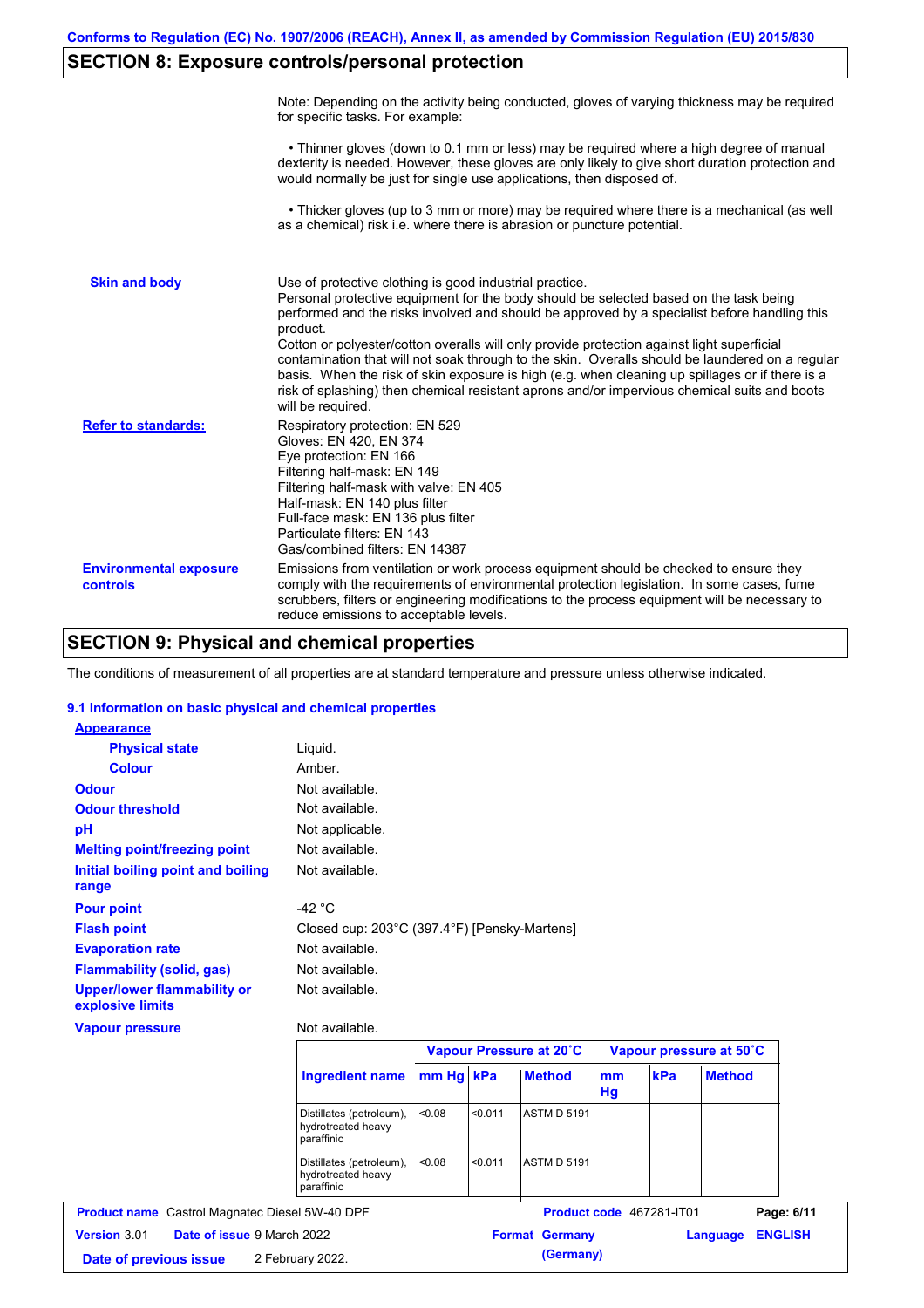# **SECTION 9: Physical and chemical properties**

| <b>Vapour density</b>                             | Not available.                                                                                                                         |
|---------------------------------------------------|----------------------------------------------------------------------------------------------------------------------------------------|
| <b>Relative density</b>                           | Not available.                                                                                                                         |
| <b>Density</b>                                    | $<$ 1000 kg/m <sup>3</sup> (<1 g/cm <sup>3</sup> ) at 20 <sup>°</sup> C                                                                |
| <b>Solubility(ies)</b>                            | insoluble in water.                                                                                                                    |
| <b>Partition coefficient: n-octanol/</b><br>water | Not applicable.                                                                                                                        |
| <b>Auto-ignition temperature</b>                  | Not available.                                                                                                                         |
| <b>Decomposition temperature</b>                  | Not available.                                                                                                                         |
| <b>Viscosity</b>                                  | Kinematic: 75.5 mm <sup>2</sup> /s (75.5 cSt) at 40 $^{\circ}$ C<br>Kinematic: 12.8 to 16 mm <sup>2</sup> /s (12.8 to 16 cSt) at 100°C |
| <b>Explosive properties</b>                       | Not available.                                                                                                                         |
| <b>Oxidising properties</b>                       | Not available.                                                                                                                         |
| <b>Particle characteristics</b>                   |                                                                                                                                        |
| <b>Median particle size</b>                       | Not applicable.                                                                                                                        |
| 9.2 Other information                             |                                                                                                                                        |
| No additional information.                        |                                                                                                                                        |

# **SECTION 10: Stability and reactivity**

| <b>10.1 Reactivity</b>                            | No specific test data available for this product. Refer to Conditions to avoid and Incompatible<br>materials for additional information.                                |
|---------------------------------------------------|-------------------------------------------------------------------------------------------------------------------------------------------------------------------------|
| <b>10.2 Chemical stability</b>                    | The product is stable.                                                                                                                                                  |
| <b>10.3 Possibility of</b><br>hazardous reactions | Under normal conditions of storage and use, hazardous reactions will not occur.<br>Under normal conditions of storage and use, hazardous polymerisation will not occur. |
| <b>10.4 Conditions to avoid</b>                   | Avoid all possible sources of ignition (spark or flame).                                                                                                                |
| <b>10.5 Incompatible materials</b>                | Reactive or incompatible with the following materials: oxidising materials.                                                                                             |
| <b>10.6 Hazardous</b><br>decomposition products   | Under normal conditions of storage and use, hazardous decomposition products should not be<br>produced.                                                                 |

# **SECTION 11: Toxicological information**

## **11.1 Information on toxicological effects**

| <b>Product/ingredient name</b>                                                                         |                                                                                                                     | Oral (mg/<br>kg)                                  | <b>Dermal</b><br>(mg/kg) | <b>Inhalation</b><br>(gases)<br>(ppm) | <b>Inhalation</b><br>(vapours)<br>(mg/l) | <b>Inhalation</b><br>(dusts)<br>and mists)<br>(mg/l) |
|--------------------------------------------------------------------------------------------------------|---------------------------------------------------------------------------------------------------------------------|---------------------------------------------------|--------------------------|---------------------------------------|------------------------------------------|------------------------------------------------------|
| maleic anhydride                                                                                       |                                                                                                                     | 500                                               | N/A                      | N/A                                   | N/A                                      | N/A                                                  |
| <b>Information on likely</b><br>Routes of entry anticipated: Dermal, Inhalation.<br>routes of exposure |                                                                                                                     |                                                   |                          |                                       |                                          |                                                      |
| <b>Potential acute health effects</b>                                                                  |                                                                                                                     |                                                   |                          |                                       |                                          |                                                      |
| <b>Inhalation</b>                                                                                      | Exposure to decomposition products may cause a health hazard. Serious effects may be<br>delayed following exposure. |                                                   |                          |                                       |                                          |                                                      |
| <b>Ingestion</b>                                                                                       |                                                                                                                     | No known significant effects or critical hazards. |                          |                                       |                                          |                                                      |
| <b>Skin contact</b><br>Defatting to the skin. May cause skin dryness and irritation.                   |                                                                                                                     |                                                   |                          |                                       |                                          |                                                      |
| No known significant effects or critical hazards.<br><b>Eye contact</b>                                |                                                                                                                     |                                                   |                          |                                       |                                          |                                                      |
|                                                                                                        | Symptoms related to the physical, chemical and toxicological characteristics                                        |                                                   |                          |                                       |                                          |                                                      |
| <b>Inhalation</b>                                                                                      | No specific data.                                                                                                   |                                                   |                          |                                       |                                          |                                                      |
| <b>Ingestion</b>                                                                                       | No specific data.                                                                                                   |                                                   |                          |                                       |                                          |                                                      |
| <b>Skin contact</b>                                                                                    | Adverse symptoms may include the following:<br>irritation<br>dryness<br>cracking                                    |                                                   |                          |                                       |                                          |                                                      |
| <b>Eye contact</b>                                                                                     | No specific data.                                                                                                   |                                                   |                          |                                       |                                          |                                                      |
| <b>Product name</b> Castrol Magnatec Diesel 5W-40 DPF                                                  |                                                                                                                     |                                                   |                          | Product code 467281-IT01              |                                          | Page: 7/11                                           |
| Version 3.01                                                                                           | Date of issue 9 March 2022                                                                                          |                                                   |                          | <b>Format Germany</b>                 |                                          | <b>ENGLISH</b><br>Language                           |
| 2 February 2022.<br>Date of previous issue                                                             |                                                                                                                     |                                                   |                          | (Germany)                             |                                          |                                                      |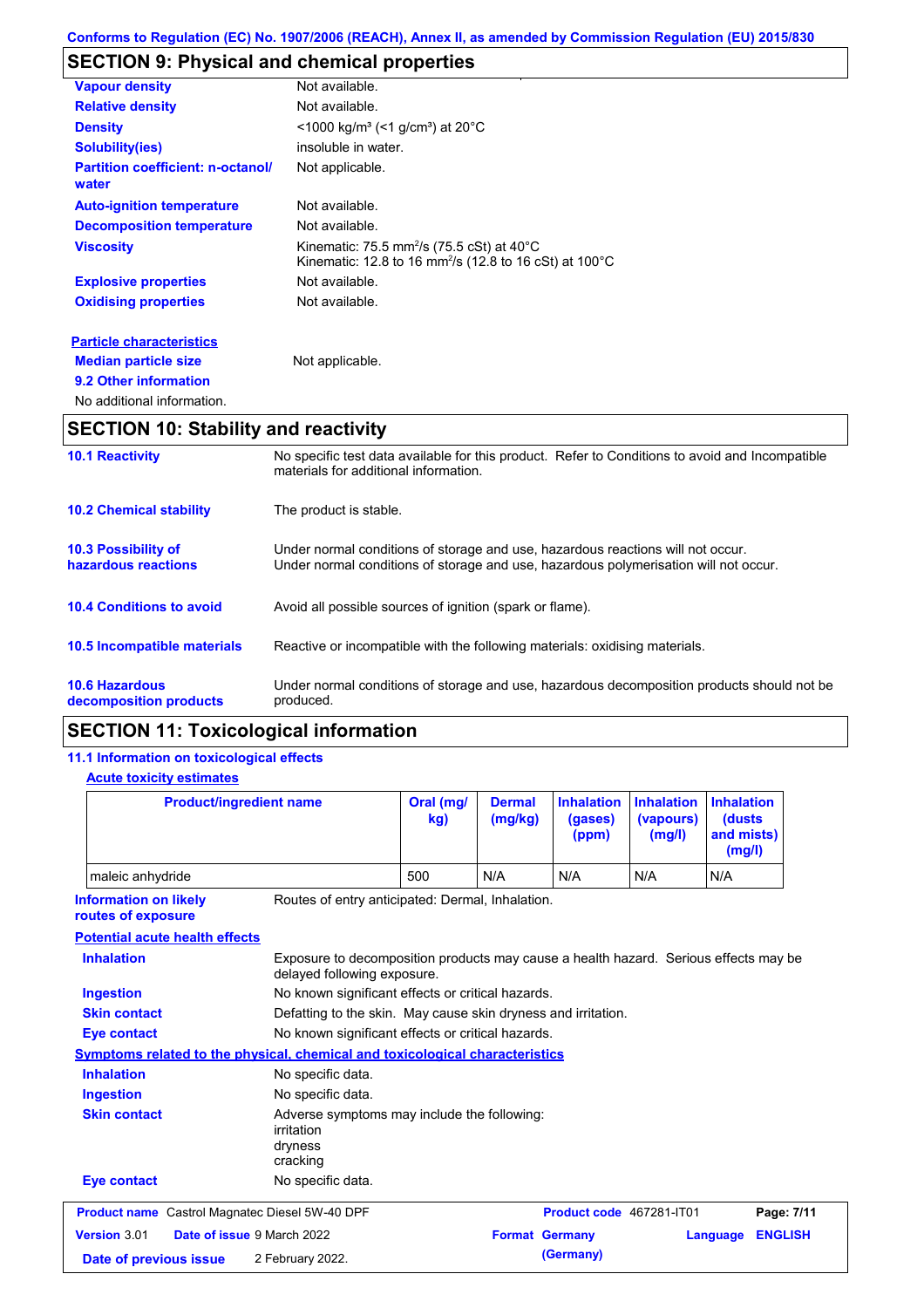# **SECTION 11: Toxicological information**

|                                         | Delayed and immediate effects as well as chronic effects from short and long-term exposure                                                                                                                                                                                                                                                                                                               |
|-----------------------------------------|----------------------------------------------------------------------------------------------------------------------------------------------------------------------------------------------------------------------------------------------------------------------------------------------------------------------------------------------------------------------------------------------------------|
| <b>Inhalation</b>                       | Overexposure to the inhalation of airborne droplets or aerosols may cause irritation of the<br>respiratory tract.                                                                                                                                                                                                                                                                                        |
| <b>Ingestion</b>                        | Ingestion of large quantities may cause nausea and diarrhoea.                                                                                                                                                                                                                                                                                                                                            |
| <b>Skin contact</b>                     | Prolonged or repeated contact can defat the skin and lead to irritation and/or dermatitis.                                                                                                                                                                                                                                                                                                               |
| Eye contact                             | Potential risk of transient stinging or redness if accidental eye contact occurs.                                                                                                                                                                                                                                                                                                                        |
| <b>Potential chronic health effects</b> |                                                                                                                                                                                                                                                                                                                                                                                                          |
| General                                 | USED ENGINE OILS<br>Combustion products resulting from the operation of internal combustion engines contaminate<br>engine oils during use. Used engine oil may contain hazardous components which have the<br>potential to cause skin cancer. Frequent or prolonged contact with all types and makes of used<br>engine oil must therefore be avoided and a high standard of personal hygiene maintained. |
| <b>Carcinogenicity</b>                  | No known significant effects or critical hazards.                                                                                                                                                                                                                                                                                                                                                        |
| <b>Mutagenicity</b>                     | No known significant effects or critical hazards.                                                                                                                                                                                                                                                                                                                                                        |
| <b>Developmental effects</b>            | No known significant effects or critical hazards.                                                                                                                                                                                                                                                                                                                                                        |
| <b>Fertility effects</b>                | No known significant effects or critical hazards.                                                                                                                                                                                                                                                                                                                                                        |

## **SECTION 12: Ecological information**

#### **12.1 Toxicity**

**Environmental hazards** Not classified as dangerous

### **12.2 Persistence and degradability**

Expected to be biodegradable.

### **12.3 Bioaccumulative potential**

This product is not expected to bioaccumulate through food chains in the environment.

| <b>12.4 Mobility in soil</b>                            |                                                                      |
|---------------------------------------------------------|----------------------------------------------------------------------|
| <b>Soil/water partition</b><br><b>coefficient (Koc)</b> | Not available.                                                       |
| <b>Mobility</b>                                         | Spillages may penetrate the soil causing ground water contamination. |

### **12.5 Results of PBT and vPvB assessment**

Product does not meet the criteria for PBT or vPvB according to Regulation (EC) No. 1907/2006, Annex XIII.

### **12.6 Other adverse effects**

Spills may form a film on water surfaces causing physical damage to organisms. Oxygen transfer could also be impaired. **Other ecological information**

### **SECTION 13: Disposal considerations**

#### **13.1 Waste treatment methods**

### **Product**

**Methods of disposal**

Where possible, arrange for product to be recycled. Dispose of via an authorised person/ licensed waste disposal contractor in accordance with local regulations.

### **European waste catalogue (EWC) Hazardous waste** Yes.

| <b>Waste code</b> | <b>Waste designation</b>                |
|-------------------|-----------------------------------------|
| $130208*$         | other engine, gear and lubricating oils |

However, deviation from the intended use and/or the presence of any potential contaminants may require an alternative waste disposal code to be assigned by the end user.

#### **Packaging**

| <b>Methods of disposal</b>                            |                                                | Where possible, arrange for product to be recycled. Dispose of via an authorised person/<br>licensed waste disposal contractor in accordance with local regulations.                             |            |
|-------------------------------------------------------|------------------------------------------------|--------------------------------------------------------------------------------------------------------------------------------------------------------------------------------------------------|------------|
| <b>Special precautions</b>                            | soil, waterways, drains and sewers.            | This material and its container must be disposed of in a safe way. Empty containers or liners<br>may retain some product residues. Avoid dispersal of spilt material and runoff and contact with |            |
| <b>References</b>                                     | Commission 2014/955/EU<br>Directive 2008/98/EC |                                                                                                                                                                                                  |            |
| <b>Product name</b> Castrol Magnatec Diesel 5W-40 DPF |                                                | <b>Product code</b> 467281-IT01                                                                                                                                                                  | Page: 8/11 |

| <b>Product name</b> Castrol Magnatec Diesel 5W-40 DPF    |  | Product code 467281-IT01 |                       | Page: 8/11              |  |  |
|----------------------------------------------------------|--|--------------------------|-----------------------|-------------------------|--|--|
| <b>Date of issue 9 March 2022</b><br><b>Version 3.01</b> |  |                          | <b>Format Germany</b> | <b>Language ENGLISH</b> |  |  |
| Date of previous issue                                   |  | 2 February 2022.         |                       | (Germany)               |  |  |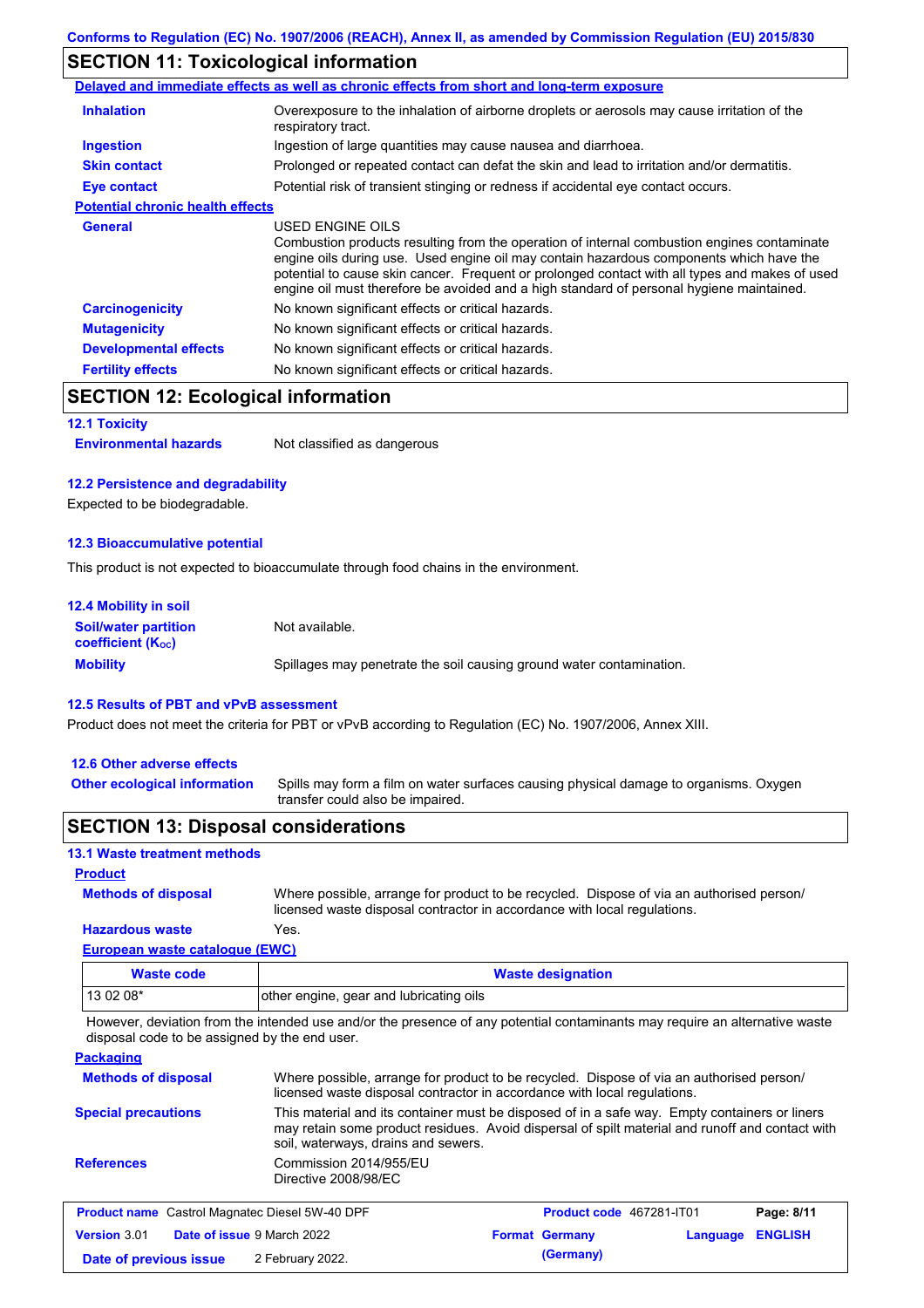#### - - - - - - - - - Not regulated. Not regulated. Not regulated. - - - **SECTION 14: Transport information ADR/RID IMDG IATA 14.1 UN number 14.2 UN proper shipping name 14.3 Transport hazard class(es) 14.4 Packing group ADN Additional information 14.5 Environmental hazards** No. 1980 | No. 1980 | No. 1980 | No. 1980 | No. 1980 | No. 1980 | No. 1980 | No. 1980 | No. 1980 | No. 1980 | Not regulated. - -<br>No. - -

**14.6 Special precautions for user** Not available.

### **14.7 Transport in bulk according to IMO instruments**

**Version** 3.01

Not available.

## **SECTION 15: Regulatory information**

**Other regulations REACH Status** The company, as identified in Section 1, sells this product in the EU in compliance with the current requirements of REACH. **15.1 Safety, health and environmental regulations/legislation specific for the substance or mixture EU Regulation (EC) No. 1907/2006 (REACH) Annex XIV - List of substances subject to authorisation Substances of very high concern** None of the components are listed. All components are listed or exempted. All components are listed or exempted. At least one component is not listed. All components are listed or exempted. All components are active or exempted. All components are listed or exempted. At least one component is not listed. **United States inventory (TSCA 8b) Australia inventory (AIIC) Canada inventory China inventory (IECSC) Japan inventory (CSCL) Korea inventory (KECI) Philippines inventory (PICCS) Taiwan Chemical Substances Inventory (TCSI)** All components are listed or exempted. **Ozone depleting substances (1005/2009/EU)** Not listed. **Prior Informed Consent (PIC) (649/2012/EU)** None of the components are listed. **Annex XIV EU Regulation (EC) No. 1907/2006 (REACH) Annex XVII - Restrictions on the manufacture, placing on the market and use of certain dangerous substances, mixtures and articles** Not applicable. **Product name** Castrol Magnatec Diesel 5W-40 DPF **Product Code 467281-IT01 Page: 9/11** 

**Date of issue** 9 March 2022 **Format Germany Language ENGLISH Date of previous issue** 2 February 2022.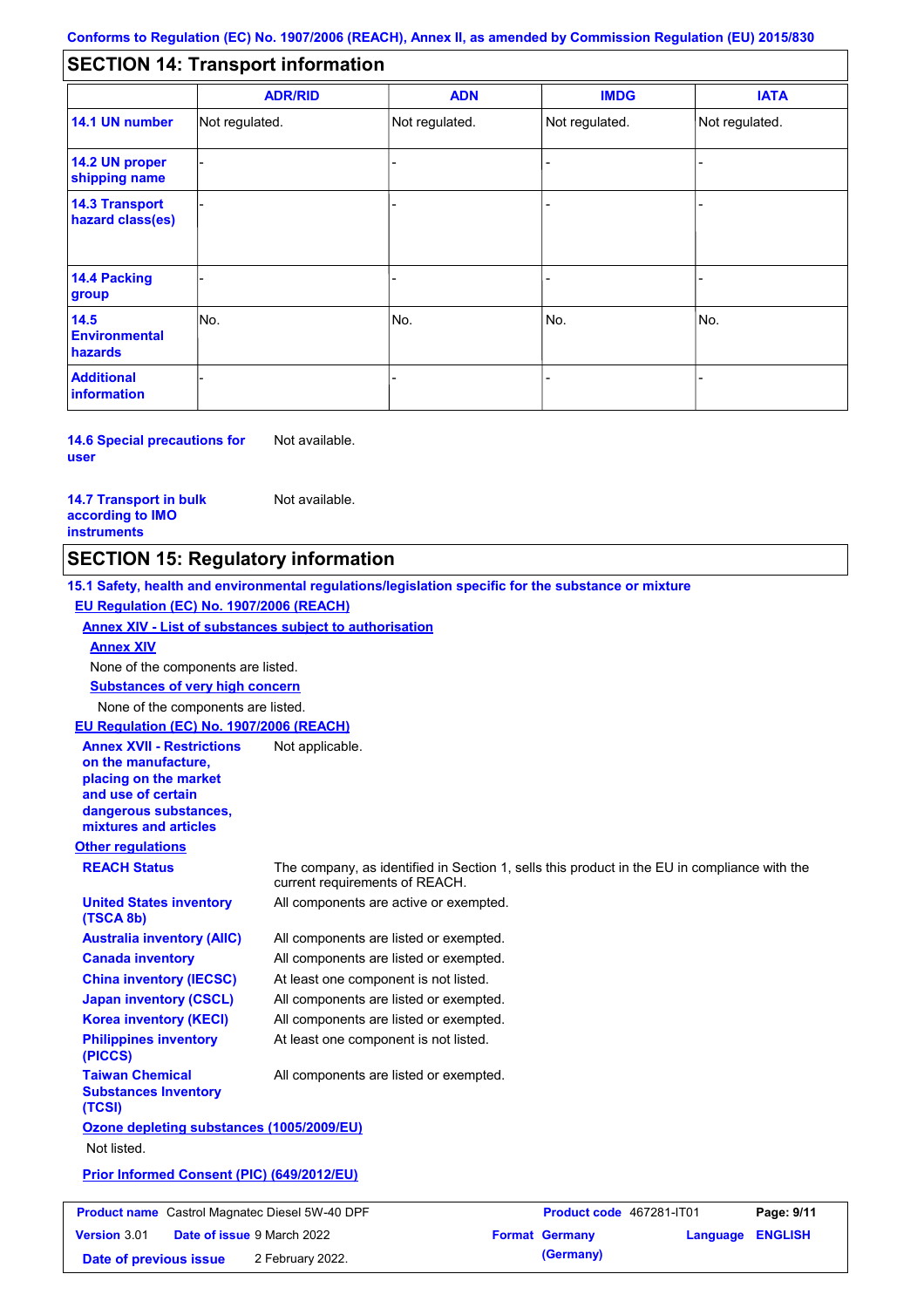# **SECTION 15: Regulatory information**

Not listed.

| IVUL IISLCU.                                                       |                               |                                                                                                                                                                                                                        |
|--------------------------------------------------------------------|-------------------------------|------------------------------------------------------------------------------------------------------------------------------------------------------------------------------------------------------------------------|
| <b>Persistent Organic Pollutants</b><br>Not listed.                |                               |                                                                                                                                                                                                                        |
| EU - Water framework directive - Priority substances               |                               |                                                                                                                                                                                                                        |
| None of the components are listed.                                 |                               |                                                                                                                                                                                                                        |
| <b>Seveso Directive</b>                                            |                               |                                                                                                                                                                                                                        |
| This product is not controlled under the Seveso Directive.         |                               |                                                                                                                                                                                                                        |
| <b>National regulations</b>                                        |                               |                                                                                                                                                                                                                        |
| <b>Hazardous incident ordinance</b>                                |                               |                                                                                                                                                                                                                        |
| <b>Hazard class for water</b>                                      | 2                             | (classified according AwSV)                                                                                                                                                                                            |
| <b>Prohibited Chemicals</b><br><b>Regulation</b><br>(ChemVerbotsV) | Regulation (ChemVerbotsV).    | When placed on the market in Germany, this product is not subject to the Prohibited Chemicals                                                                                                                          |
| <b>Occupational restrictions</b>                                   | (Mutterschutzgesetz – MuSchG) | Observe employment restrictions in the following:<br>Gesetz zum Schutz der arbeitenden Jugend (Jugendarbeitsschutzgesetz – JArbSchG)<br>Gesetz zum Schutz von Müttern bei der Arbeit, in der Ausbildung und im Studium |
|                                                                    |                               |                                                                                                                                                                                                                        |

| <b>15.2 Chemical safety</b> | A Chemical Safety Assessment has been carried out for one or more of the substances within  |
|-----------------------------|---------------------------------------------------------------------------------------------|
| assessment                  | this mixture. A Chemical Safety Assessment has not been carried out for the mixture itself. |

# **SECTION 16: Other information**

| <b>Abbreviations and acronyms</b>                                                                          | ADN = European Provisions concerning the International Carriage of Dangerous Goods by                                                                                         |                                                   |                  |             |  |  |
|------------------------------------------------------------------------------------------------------------|-------------------------------------------------------------------------------------------------------------------------------------------------------------------------------|---------------------------------------------------|------------------|-------------|--|--|
|                                                                                                            | Inland Waterway<br>ADR = The European Agreement concerning the International Carriage of Dangerous Goods by                                                                   |                                                   |                  |             |  |  |
|                                                                                                            | Road                                                                                                                                                                          |                                                   |                  |             |  |  |
|                                                                                                            | ATE = Acute Toxicity Estimate                                                                                                                                                 |                                                   |                  |             |  |  |
|                                                                                                            | <b>BCF</b> = Bioconcentration Factor                                                                                                                                          |                                                   |                  |             |  |  |
|                                                                                                            | CAS = Chemical Abstracts Service                                                                                                                                              |                                                   |                  |             |  |  |
|                                                                                                            | CLP = Classification, Labelling and Packaging Regulation [Regulation (EC) No. 1272/2008]                                                                                      |                                                   |                  |             |  |  |
|                                                                                                            | CSA = Chemical Safety Assessment                                                                                                                                              |                                                   |                  |             |  |  |
|                                                                                                            | CSR = Chemical Safety Report                                                                                                                                                  |                                                   |                  |             |  |  |
|                                                                                                            | <b>DMEL = Derived Minimal Effect Level</b>                                                                                                                                    |                                                   |                  |             |  |  |
|                                                                                                            | DNEL = Derived No Effect Level                                                                                                                                                |                                                   |                  |             |  |  |
|                                                                                                            | EINECS = European Inventory of Existing Commercial chemical Substances                                                                                                        |                                                   |                  |             |  |  |
|                                                                                                            | ES = Exposure Scenario                                                                                                                                                        |                                                   |                  |             |  |  |
|                                                                                                            | EUH statement = CLP-specific Hazard statement                                                                                                                                 |                                                   |                  |             |  |  |
|                                                                                                            | EWC = European Waste Catalogue<br>GHS = Globally Harmonized System of Classification and Labelling of Chemicals                                                               |                                                   |                  |             |  |  |
|                                                                                                            |                                                                                                                                                                               |                                                   |                  |             |  |  |
|                                                                                                            | IATA = International Air Transport Association<br>IBC = Intermediate Bulk Container                                                                                           |                                                   |                  |             |  |  |
|                                                                                                            | <b>IMDG</b> = International Maritime Dangerous Goods                                                                                                                          |                                                   |                  |             |  |  |
|                                                                                                            | LogPow = logarithm of the octanol/water partition coefficient                                                                                                                 |                                                   |                  |             |  |  |
|                                                                                                            | MARPOL = International Convention for the Prevention of Pollution From Ships, 1973 as                                                                                         |                                                   |                  |             |  |  |
|                                                                                                            | modified by the Protocol of 1978. ("Marpol" = marine pollution)                                                                                                               |                                                   |                  |             |  |  |
|                                                                                                            | OECD = Organisation for Economic Co-operation and Development                                                                                                                 |                                                   |                  |             |  |  |
|                                                                                                            | PBT = Persistent, Bioaccumulative and Toxic                                                                                                                                   |                                                   |                  |             |  |  |
|                                                                                                            | <b>PNEC = Predicted No Effect Concentration</b>                                                                                                                               |                                                   |                  |             |  |  |
|                                                                                                            | REACH = Registration, Evaluation, Authorisation and Restriction of Chemicals Regulation                                                                                       |                                                   |                  |             |  |  |
|                                                                                                            | [Regulation (EC) No. 1907/2006]                                                                                                                                               |                                                   |                  |             |  |  |
|                                                                                                            | RID = The Regulations concerning the International Carriage of Dangerous Goods by Rail<br><b>RRN = REACH Registration Number</b>                                              |                                                   |                  |             |  |  |
|                                                                                                            |                                                                                                                                                                               |                                                   |                  |             |  |  |
|                                                                                                            | SADT = Self-Accelerating Decomposition Temperature                                                                                                                            |                                                   |                  |             |  |  |
|                                                                                                            | SVHC = Substances of Very High Concern                                                                                                                                        |                                                   |                  |             |  |  |
|                                                                                                            | STOT-RE = Specific Target Organ Toxicity - Repeated Exposure                                                                                                                  |                                                   |                  |             |  |  |
|                                                                                                            | STOT-SE = Specific Target Organ Toxicity - Single Exposure                                                                                                                    |                                                   |                  |             |  |  |
|                                                                                                            | TWA = Time weighted average                                                                                                                                                   |                                                   |                  |             |  |  |
|                                                                                                            | $UN = United Nations$                                                                                                                                                         |                                                   |                  |             |  |  |
|                                                                                                            | UVCB = Complex hydrocarbon substance                                                                                                                                          |                                                   |                  |             |  |  |
|                                                                                                            | VOC = Volatile Organic Compound                                                                                                                                               |                                                   |                  |             |  |  |
|                                                                                                            | vPvB = Very Persistent and Very Bioaccumulative                                                                                                                               |                                                   |                  |             |  |  |
|                                                                                                            | Varies = may contain one or more of the following 64741-88-4 / RRN 01-2119488706-23,<br>64741-89-5 / RRN 01-2119487067-30, 64741-95-3 / RRN 01-2119487081-40, 64741-96-4/ RRN |                                                   |                  |             |  |  |
|                                                                                                            |                                                                                                                                                                               |                                                   |                  |             |  |  |
|                                                                                                            |                                                                                                                                                                               |                                                   |                  |             |  |  |
|                                                                                                            | 01-2119483621-38, 64742-01-4 / RRN 01-2119488707-21, 64742-44-5 / RRN                                                                                                         |                                                   |                  |             |  |  |
|                                                                                                            | 01-2119985177-24, 64742-45-6, 64742-52-5 / RRN 01-2119467170-45, 64742-53-6 / RRN                                                                                             |                                                   |                  |             |  |  |
| <b>Product name</b> Castrol Magnatec Diesel 5W-40 DPF<br>Date of issue 9 March 2022<br><b>Version 3.01</b> |                                                                                                                                                                               | Product code 467281-IT01<br><b>Format Germany</b> | Language ENGLISH | Page: 10/11 |  |  |